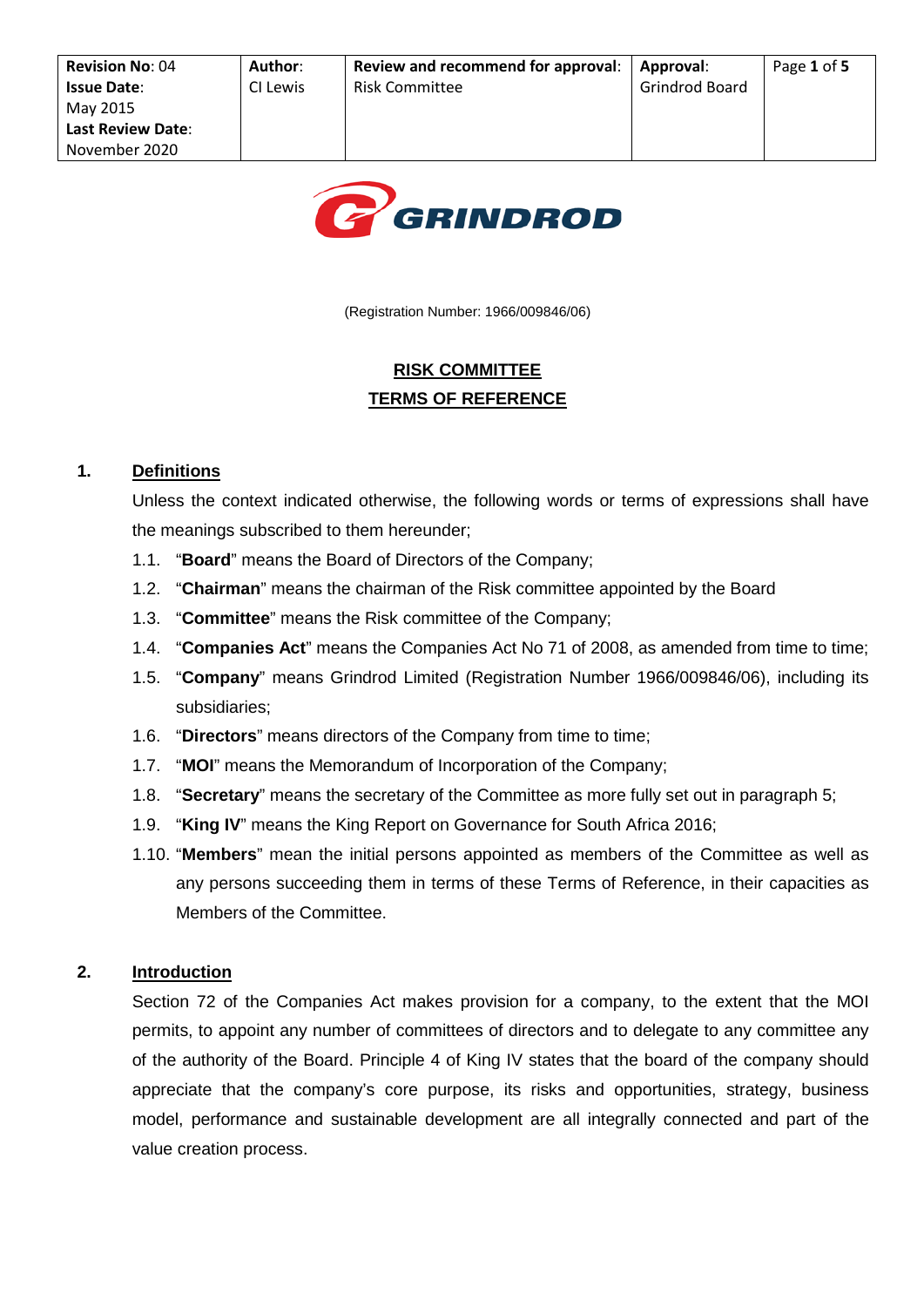Principle 8 of King IV states that the board should ensure that the delegation of duties and responsibilities to its various board committees promote independent judgement, assist with the balance of power and the effective performance of its duties. More specifically the oversight of risk and opportunity governance should be allocated to a dedicated committee.

Principle 11, with its associated practices, set out best practice guidelines for risk governance, on which these terms of reference have been compiled.

## **3. Appointment and Composition**

- 3.1. The Risk Committee is a committee of the Board, advisory in nature and accountable to the Board and to shareholders by reporting on an annual basis on the performance of its mandate.
- 3.2. Members will be appointed by the Board from amongst the Directors or Prescribed Officers of the Company from time to time and shall consist of not less than five (5) members, at least two of whom must be a non-executive director not involved in the day to day management of the company within the previous three financial years and the members of the Executive committee. In deliberating on the appointment of Members, the Board should give due consideration to the ideal combination of skills required to fulfil the functions of the Committee.
- 3.3. The Board shall appoint the Chairman of the Committee, who shall be a non-executive director.
- 3.4. If at any meeting of the Committee the Chairman is absent the remaining members present shall elect one of the members to chair that specific meeting.

#### **4. Tenure of the committee**

The committee shall endure indefinitely, until such time as the Board may determine otherwise.

# **5. Ineligibility and disqualification of members**

A person is ineligible or disqualified to become a member of the Committee if such a person is ineligible or disqualified in terms of Section 69 of the Companies Act.

#### **6. Secretary**

6.1. The company secretary or his/her nominee shall act as the secretary of the Committee.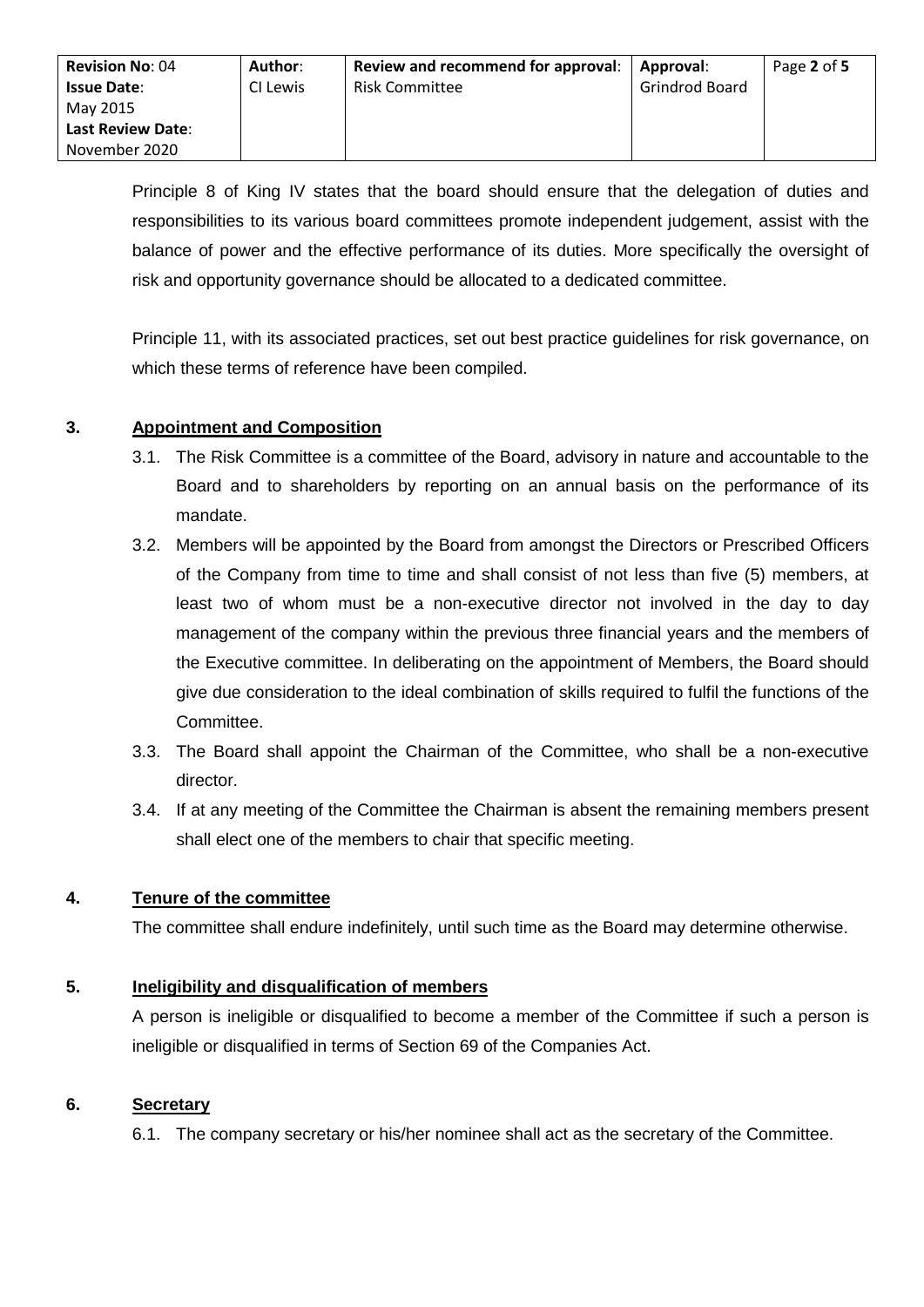- 6.2. The company secretary or his/her nominee shall take written minutes of all meetings of the members; circulate them to the members for correctness and ensure that the Chairman signs the minutes as a correct reflection of the proceedings at the meetings.
- 6.3. The company secretary shall maintain a minute book and a register of all resolutions of the Committee.

#### **7. Mandate and responsibilities**

The Committee is to monitor the activities of the Company, including its subsidiaries, taking into consideration the relevant legislation, any other legal requirements or prevailing codes of best practice. The following basic responsibilities/powers form part of the mandate of the Committee:

- 7.1 Approve the risk policy, addressing risk and opportunity governance. Risk governance should include both the opportunities and associated risks to be considered when setting the strategy, and the potential positive and negative effects of the same risks on the attainment of the company's objectives. These risks and opportunities include those selected to be included in the top risk and opportunity register, as well as the global risks and opportunities as set out in the Grindrod 2025 Position Policy.
- 7.2 As part of the execution of its mandate, acknowledge that risk is integral to the decisionmaking and execution processes.
- 7.3 Evaluate the nature and extent of the risks which the company is willing to take to achieve its strategic objectives.
- 7.4 Approve the company's risk appetite as well as risk tolerance levels.
- 7.5 Monitor and review the implementation and execution of risk management integrated into the business activities and culture of the company, which includes:
	- 7.5.1 the assessment of risks and opportunities resulting from the triple context in which the company operates, as well as the capitals that the company uses and affects.
	- 7.5.2 the potential opportunity presented by the risks, with the potentially negative effects on achieving the company's objectives.
	- 7.5.3 the assessment of the company's dependence on resources and relationships
	- 7.5.4 the selection and implementation of appropriate risk response
	- 7.5.5 the creation and implementation of business continuity arrangements
- 7.6 Review the adequacy and completeness of the insurance cover in place.
- 7.7 Review the independent assurance of the internal auditor relating to the integrity and effectiveness of the risk management process.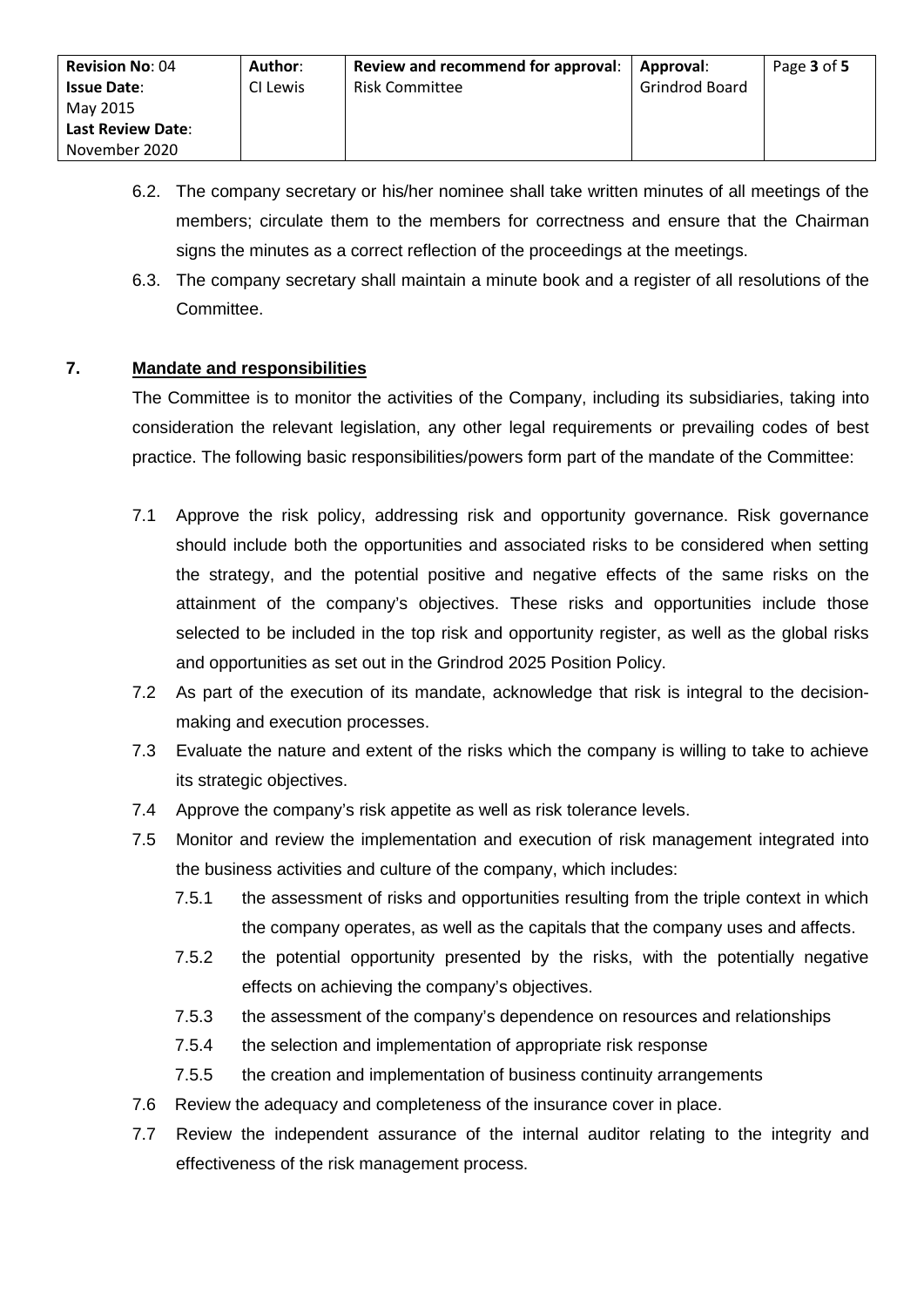7.8 Provide a formal view of the effectiveness of the company's risk management processes to the board and shareholders to be stated in the integrated annual report, including instances where the risk appetite exceeds, or deviates materially from the determined risk tolerance levels.

#### **8. Rights / Obligations**

- 8.1. Require from any Director, Prescribed Officer or employee of the Company any information or explanation necessary for the performance of its functions.
- 8.2. Attend any general shareholders meeting.
- 8.3. Receive all notices of and other communication relating to any general shareholders meeting.
- 8.4. Be heard at any general shareholders meeting or any part of the meeting that concerns the committee's functions.
- 8.5. The Chairman shall attend the annual general meeting of the company to respond to any shareholder or other stakeholder queries relating to the committee's activities.

#### **9. Meeting procedures**

## 9.1 *Frequency*

The Committee shall meet at least twice a year. Further meetings may be called by any committee or board member and shall be governed by the provisions of the Company's Memorandum of Incorporations relating to meeting procedures.

- 9.2 *Quorum*
- 9.2.1 A quorum for a meeting of the Committee shall be three members present, of whom one shall be a non-executive director, and no business shall be transacted at a meeting of the Committee unless the requisite quorum is present
- 9.2.2 A resolution pursuant to achieving the objectives contained herein signed by all the members (unanimous resolution) shall be as effective for all purposes as if it had been passed at a meeting of the Committee duly convened, held and constituted.

#### **10. General**

The Committee shall on an annual basis:

10.1 Review its collective performance in the form of an evaluation by the Chairman of the Committee, who will then be evaluated by the Board; and